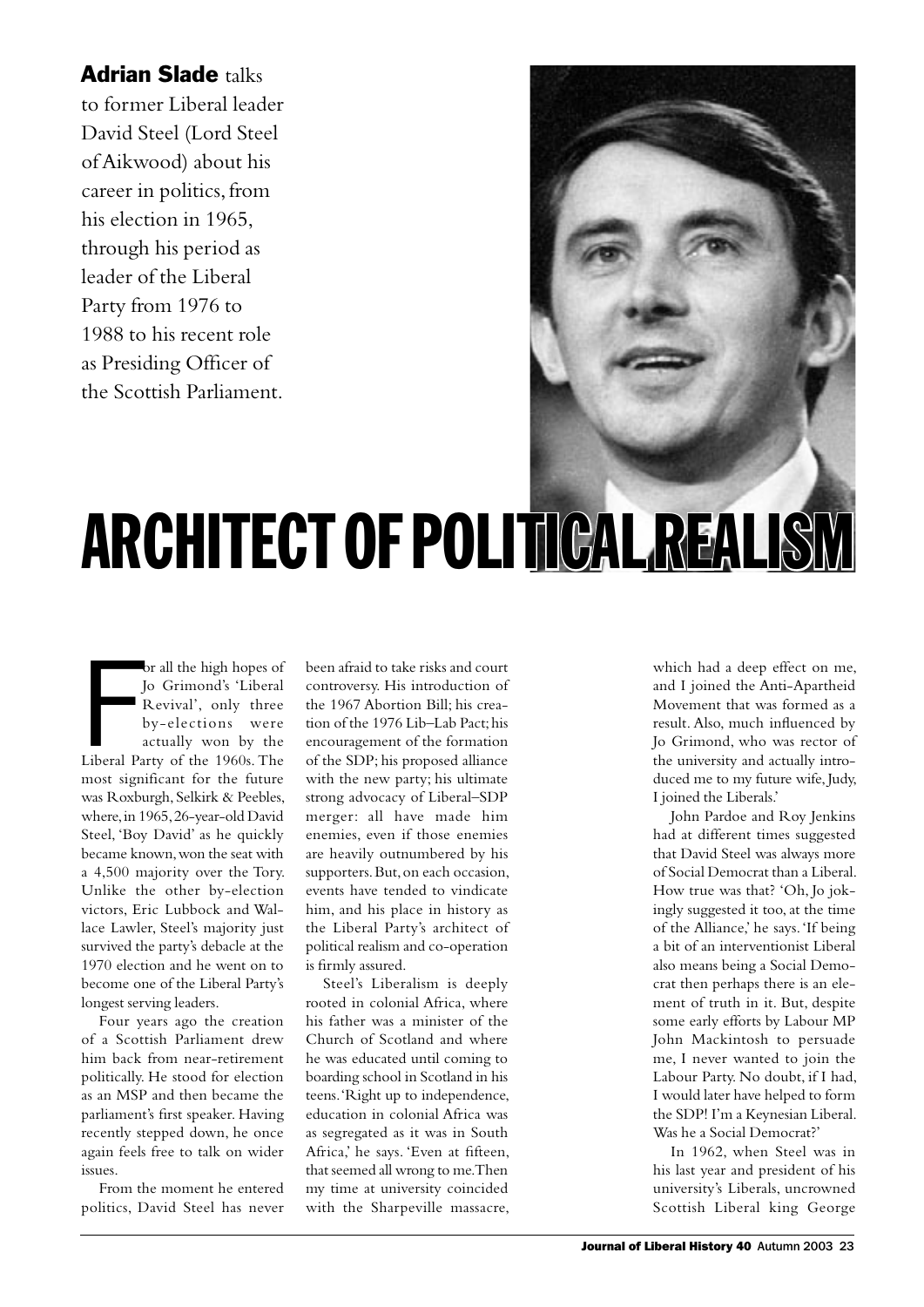## ARCHITECT OF POLITICAL REALISM

Mackie offered him his first job – Assistant Secretary of the Scottish Liberal Party. This was part of a successful Mackie plot to put him into Roxburgh, Selkirk & Peebles, one of Scotland's few seats in which Liberals were in second place. He went on to make huge inroads into the Tory vote in the 1964 election and to win the by-election that soon followed. 'We fought it very much on local issues,' he says. 'The local hospital, the threatened Beeching railway closure, the revitalisation of the Borders, which had been suffering badly from depopulation by the young.'

 When he first entered Parliament, these were the sorts of constituency issues that Steel concentrated on. But he also developed his African interests. 'I remember slipping into Rhodesia with Archy Kirkwood during the Smith UDI regime,' he says. 'We were arrested on the way out.' At this point he proudly produces his 'Prohibited Immigrant' certificate, which he was forced to accept by the Rhodesian authorities. Shortly after this visit he took over from David Ennals as President of the Anti-Apartheid Movement. 'They needed someone who wasn't going to be made a minister,' he says.

But, after the 1966 election, he drew third place in the private members' bill ballot and shot immediately to the attention of the public at large when he decided to introduce a bill to legalise abortion in certain circumstances. Until then abortion had been illegal, was often self-induced, and was also the province of back-street operators and private clinics covering their work under other names.

'I had supported change openly in my by-election and here was a chance to do something about it,' says Steel. 'Six or seven previous attempts had all failed for lack of time, but the most recent, Lord Silkin's, had already gone through the Lords and I decided to pick up his draft. Silkin's son, John, was the then Labour Chief Whip and he

'It had always seemed to me quite unrealistic to expect us to move straight into majority government so I was always looking for a pathway to get us back into influence and power.'

and Roy Jenkins, by now Home Secretary, were very keen that I should it take it on. So for all these reasons I decided to try.'

It was a brave advocacy that made him very unpopular with some people. 'I still get letters to this day, calling me Hitler, baby murderer and so on,' he says. 'But there was wide cross-party support for change, particularly amongst Labour ministers. It took up many hours of consultation listening to doctors, the churches and pro and anti groups, but, crucially, Roy found us the parliamentary time to get the bill through.'

The new bill legalised abortion under certain conditions, putting the decision in the hands of any two doctors who agreed to the abortion in good faith. 'It was not a woman's right to choose, so you still get campaigning on that issue, but at the time it was a pioneering reform compared to most other countries,' he says.

His constituents were less unhappy with his Abortion Bill than his association with the anti-apartheid opposition to the 1969/70 South African rugby tour. 'Menzies Campbell and I did a meeting in my rugby-loving constituency. It was very badly attended and didn't make me popular. At the election the next year my majority went down to 500.'

He was not alone in suffering at that election. All but six of the twelve Liberal MPs lost their seats. 'And the combined majorities of Jeremy, John Pardoe and myself, half the parliamentary party, totalled just 1500,' he adds with a laugh, although he found it far from amusing at the time.

In 1968 Wallace Lawler had won a by-election seat from Labour in Birmingham Ladywood (now part of Clare Short's territory). This apart, why had the party made so little impact between 1966 and 1970? 'The Wilson government was very much in the ascendancy,' he says. 'And, unlike today, there was a strong Tory party. We were also very thin on the ground in those

days, particularly in local government. We suffered the classic squeeze. I don't think there was much we could have done.'

'The next four years were quite different because we benefited from the by-election effect. Ladywood had not been a major by-election win but Rochdale and Sutton were and they were followed by three other wins. People always tend to support winners and that was what we were. In the same way late, at a much more difficult time, we were undoubtedly helped by David Alton's win at Edge Hill a month or two before the1979 election.'

Steel was soon to take over as party leader. In party terms what had he learned from his first ten years? 'To concentrate on our strengths, such as we had, and not to dissipate – to target seats and not spread resources too thinly. Of course we became much better at that a few years later.'

Not surprisingly he had found the period following Jeremy Thorpe's departure as leader 'very depressing and long drawn out' but he refutes any suggestion that the leadership election he fought with John Pardoe had been bad-tempered. 'John and I always got on extremely well, and I hand it to him that, within a day of my being elected, he came to my office to give me his full support. I was devastated when he lost his seat in 1979. Although he never was deputy leader, everyone thought he was and his economic expertise was of huge value, particularly to me because I had none. He was a great loss to the party.'

When Steel became leader and he used his first Assembly speech to call on his party to be prepared to share power at some stage. He sees the Lib–Lab Pact as a logical sequel to that speech. 'It had always seemed to me quite unrealistic to expect us to move straight into majority government so I was always looking for a pathway to get us back into influence and power. When Labour faced a vote of confidence in the